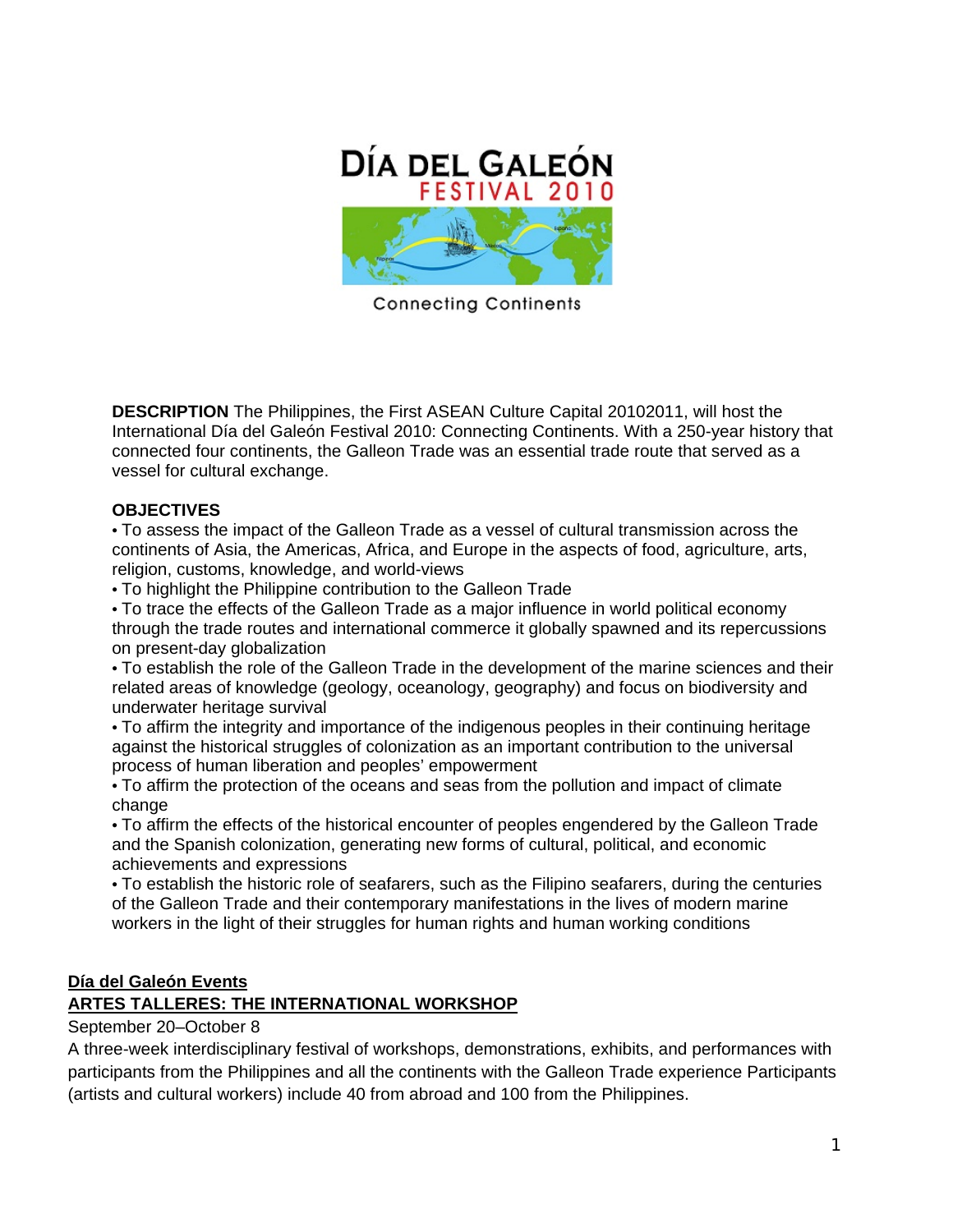- · Workshops on arts and heritage
- Collaborative workshops on cultural exchange
- · Theatrical production of Miguel Sabido's *Juana la Loca*
- Literary and visual art exhibits

**Venues**: National Museum, National Historical Commission , DOT WOW Clamshell Intramuros

# **PACLAS LATIN AMERICAN STUDIES CONFERENCE**

# October 5,6

A forum organized by the Philippine Academic Consortium of Latin American Studies brings together scholars to share current research. This year's theme is "The Bicentennial of the Independence of Latin American Nations".

- · The emergence of Latin American identities including the role of culture and language in nationhood
- Independence movements, personalities and leaders
- Post Colonial Development, including national and regional histories
- Parallelism in the Philippines

*Results of the ARTES TALLERES will be showcased in this conference as modular artistic models showcasing Themes on the Galleon Phenomenon (then and Now) and on the Independence Movements of Latin American nations as well as of those impacted by the Galleon trade.*

**Venues:** October 5 De la Salle University Taft Avenue., October 6 University of Sto. Tomas

# **ESPECTÁCULOS**

# October 6- October 8

A harvest of performances and media arts modules reflecting on the themes of Galleon trade through its history and impact. It will include multi-cultural performances with a triangulated production of *Juana La Loca* by Mexican playwright Miguel Sabido, The play will fuse Spanish and Filipino languages in a unique intercultural dialogue involving a multinational cast.

# **GALEON ANDALUCIA**

# October 5-9

A replica of the 17th century Galleon from Spain will dock in the Manila Pier for public viewing. Guests can climb on-board and view the Galleon Museum.

# **REUNIÓN**

# October 8

An intercultural dialogue and culminating activity for workshop participants and guests; these will include presentations, creative industry exhibits, and declarations for unified action on the themes and impact of the Galleon Trade. Major resolutions and artistic results will be highlighted by Special Messages from Heads of State. This special program will be beamed in a simultaneous international broadcast.

The launching of the book ENCUENTRO published by Vibal House, and edited by Fr. Pedro Galende will also highlight REUNIÓN.

# **VIAJE DEL GALEÓN**

# October 8–11

A four-day educational trip from Manila to Cebu with on-board activities and tours around Cebu. The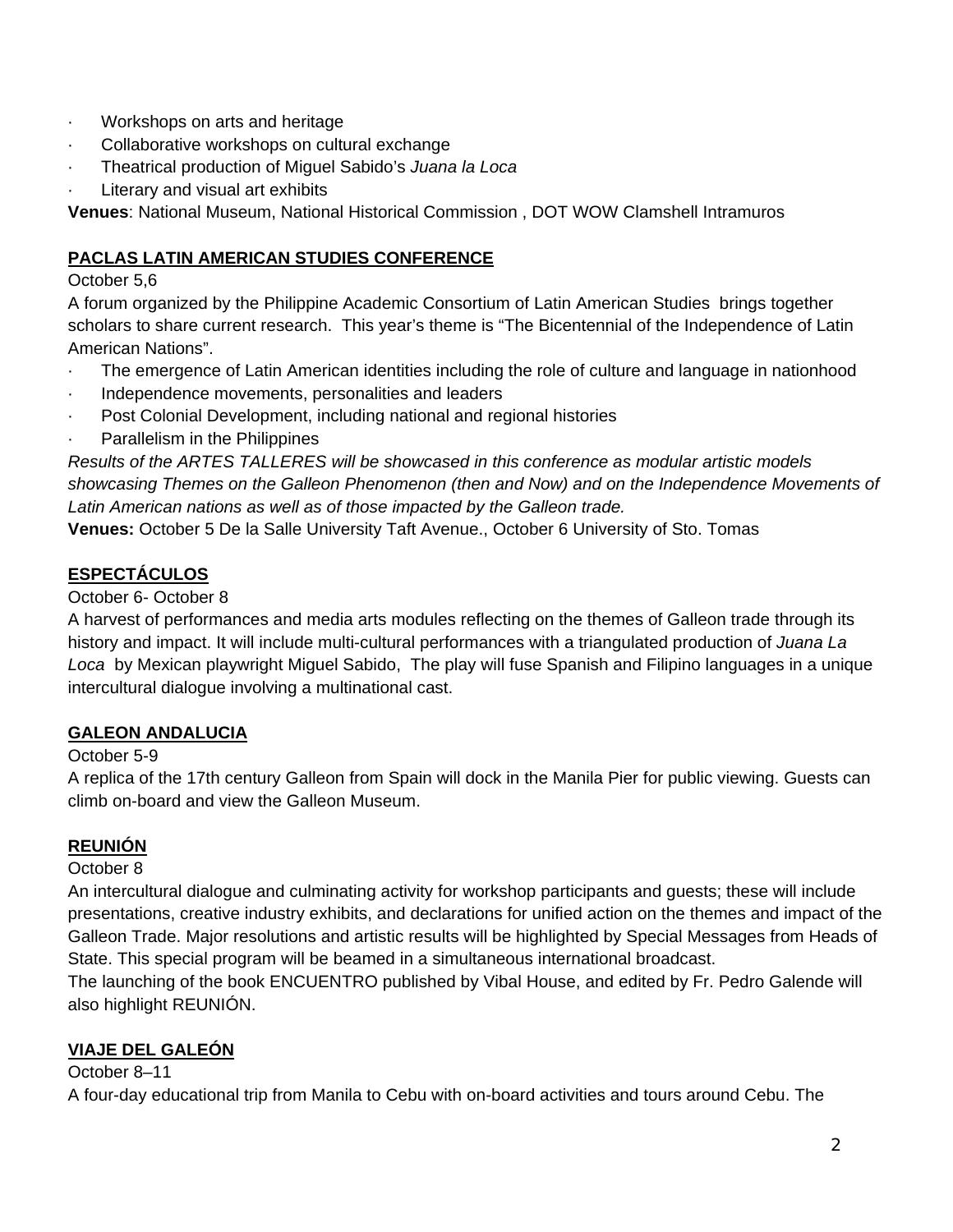conference and workshop participants will lead the activities, to be shared to youth passengers

- · On-board seminars, interactive performances, exhibits,
- · On-land Galleon Trade significance reenactments, City and heritage tours

# **COMMEMORATIVE and REGIONAL EVENTS**

A series of commemorative events and gestures will be programmed to provide focus and emphasis to this international celebration.

- · Commemorative Stamp displaying the Galleon Trade Route and an illustration of the Galleon
- Bilingual declamation and oratorical contests
- Pilgrimage to the 35 Philippine heritage Churches

# \*\*\*\***ARTES TALLERES: THE WORKSHOP- LECTURES ARE OPEN TO THE PUBLIC, WORKSHOP PORTION OPEN FOR APPLICATION ESPECTÁCULOS: OPEN TO THE PUBLIC ANDALUCÍA: FREE ADMISSION**

| ARTES TALLERES: PLANNED WORKSHOP OUTLINE (adjusted Sept 20-OCTDef T) |           |                                          |                        |
|----------------------------------------------------------------------|-----------|------------------------------------------|------------------------|
| DATE/Time                                                            |           | <b>ACTIVITY</b>                          | <b>VENUE</b>           |
| Sept 20                                                              |           | <b>ARRIVAL</b>                           |                        |
| Monday                                                               |           |                                          |                        |
| Sept 21                                                              | Morning   | PLENARY:                                 | <b>National Museum</b> |
| Tuesday                                                              |           | <b>Opening Ceremonies</b>                |                        |
|                                                                      |           | Messages                                 |                        |
|                                                                      |           | <b>Short Welcome Performances</b>        |                        |
|                                                                      |           | <b>Workshop Overview</b>                 |                        |
|                                                                      |           | Orientation to the program               |                        |
|                                                                      |           | Introduction of participants and Staff   |                        |
|                                                                      |           | <b>House Rules</b>                       |                        |
|                                                                      |           | Lecture 1: Overview of the Galleon       |                        |
|                                                                      |           | Trade History and the People of the      |                        |
|                                                                      |           | Galleon (Historic, Political, Economic)  |                        |
|                                                                      |           |                                          |                        |
|                                                                      | Afternoon | Lecture 2: Lecture Tour of the SANDIEGO  |                        |
|                                                                      |           | <b>GALLEON at the National Museum</b>    |                        |
|                                                                      | Evening   | Orientation to JUANA LA LOCA             |                        |
|                                                                      |           | Rehearsals                               |                        |
| Sept 22                                                              | Morning   | Lecture 3: Cultural Transmission through |                        |
| Wednesday                                                            |           | the Galleon Trade                        |                        |
|                                                                      |           | MUSIC WORKSHOP                           |                        |
|                                                                      |           |                                          |                        |
|                                                                      | Afternoon | Interactive Fusion Workshop              |                        |
|                                                                      |           | Showcase Sharing from Participants       |                        |
|                                                                      |           | (Europe)                                 |                        |
|                                                                      | Evening   |                                          |                        |
|                                                                      |           | <b>JUANA LA LOCA Rehearsals</b>          |                        |
| Sept 23                                                              | Morning   | Lecture 4: Religion Then and Now (Role   |                        |

# ARTES TALLERES: PLANNED WORKSHOP OUTLINE (adjusted Sept 20-Octber 1)

*\_\_\_\_\_\_\_\_\_\_\_\_\_\_\_\_\_\_\_\_\_\_\_\_\_\_\_\_\_\_\_\_\_\_\_\_\_\_\_\_\_\_\_\_\_\_\_\_\_\_\_\_\_\_\_\_\_\_\_\_\_\_\_*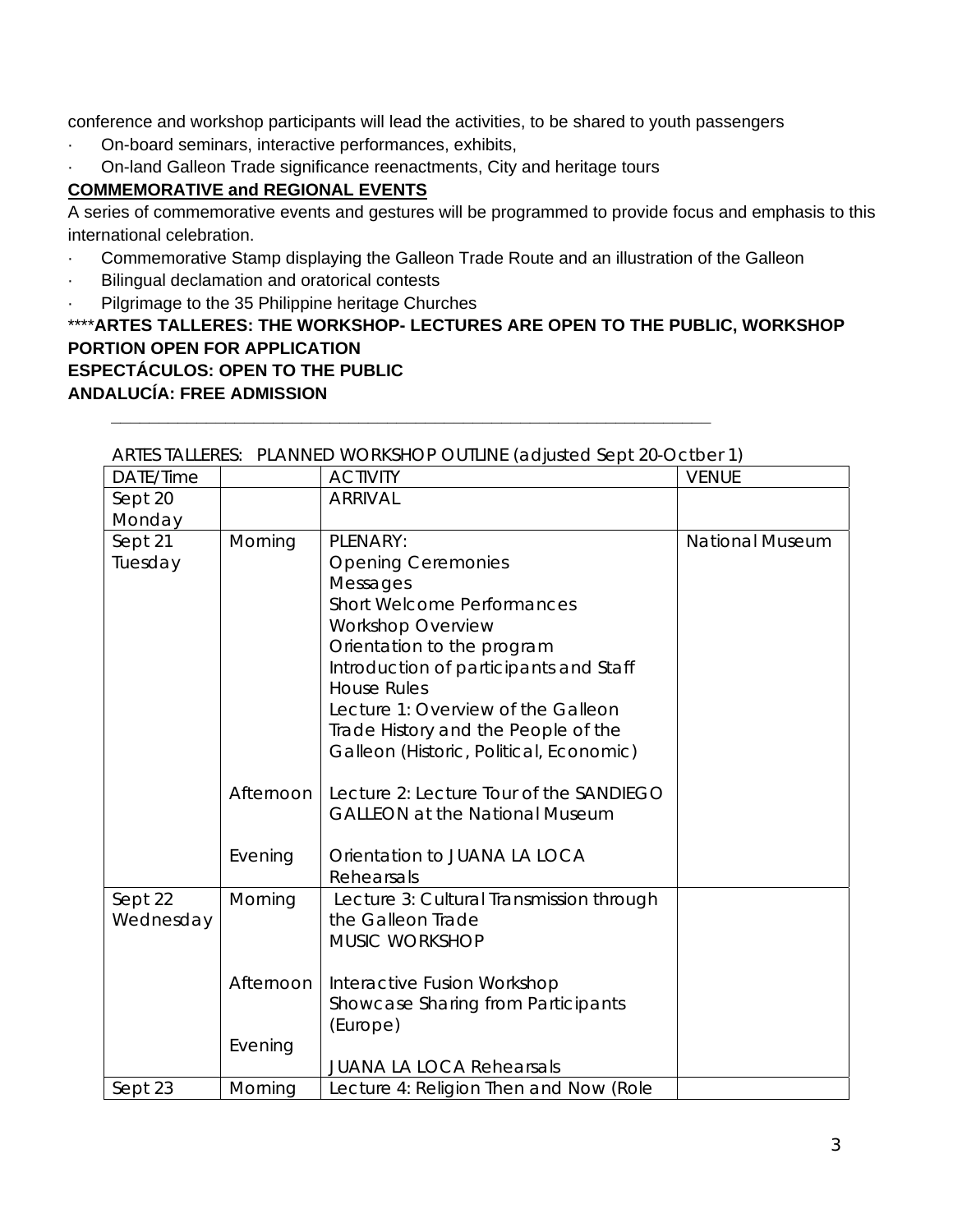| Thursday |           | of the Religious Orders and the Church) |  |
|----------|-----------|-----------------------------------------|--|
|          |           | <b>DANCE WORKSHOP</b>                   |  |
|          |           |                                         |  |
|          | Afternoon | Interactive Fusion Workshop             |  |
|          |           |                                         |  |
|          |           | Showcase Sharing from Participants (the |  |
|          |           | Americas)                               |  |
|          | Evening   |                                         |  |
|          |           | <b>JUANA LA LOCA Rehearsals</b>         |  |
| Sept 24  | Morning   | Lecture 5: The Environment and Eco-     |  |
| Friday   |           | cultural Biodiversity Then and Now      |  |
|          |           |                                         |  |
|          |           | Lecture 6: The Plight of Indigenous     |  |
|          |           | Peoples Then and now                    |  |
|          |           |                                         |  |
|          | Afternoon | THEATER AND MONODRAMA                   |  |
|          |           | <b>WORKSHOP</b>                         |  |
|          |           | Interactive Fusion Workshop             |  |
|          |           | Showcase Sharing from the participants  |  |
|          | Evening   | (Asia)                                  |  |
|          |           |                                         |  |
|          |           | <b>JUANA LA LOCA Rehearsals</b>         |  |
|          |           | Lecture 7: Maritime Themes Then and     |  |
| Sept 25  | Morning   |                                         |  |
| Saturday |           | <b>Now</b>                              |  |
|          |           | Lecture 8: Independence Movements in    |  |
|          |           | the Continents of the galleon trade     |  |
|          |           | (Patriots, Heroes, Artists)             |  |
|          |           |                                         |  |
|          |           | Input on: UNESCO Year for the           |  |
|          |           | Rapprochement of Cultures focusing on   |  |
|          |           | the works of Tagore, Neruda and         |  |
|          | Afternoon | Cesaire                                 |  |
|          |           |                                         |  |
|          |           | VISUAL ARTS, CONTEMPORARY MEDIA         |  |
|          |           |                                         |  |
|          | Evening   | AND CREATIVE WRITING WORKSHOP           |  |
|          |           |                                         |  |
|          |           | <b>JUANA LA LOCA Rehearsals</b>         |  |
| Sept 26  |           | <b>EDUCATIONAL TOUR 1</b>               |  |
| Sunday   |           | Rest and Reflection (Group Work         |  |
|          |           | Brainstorming)                          |  |
| Sept 27  | Morning   | Lecture 9: Crafts Then and Now          |  |
|          |           |                                         |  |
| Monday   |           | Lecture 10; Architecture and Building   |  |
|          |           | technologies then and now (Concepts     |  |
|          |           | on Urban Planning)                      |  |
|          | Afternoon |                                         |  |
|          |           | SHOWCASE / PROJECT DEVELOPMENT          |  |
|          |           |                                         |  |
|          |           | THEMES:                                 |  |
|          |           | Seafaring, Climate Change               |  |
|          |           | Colonialism, Patriotism and             |  |
|          |           | Independence                            |  |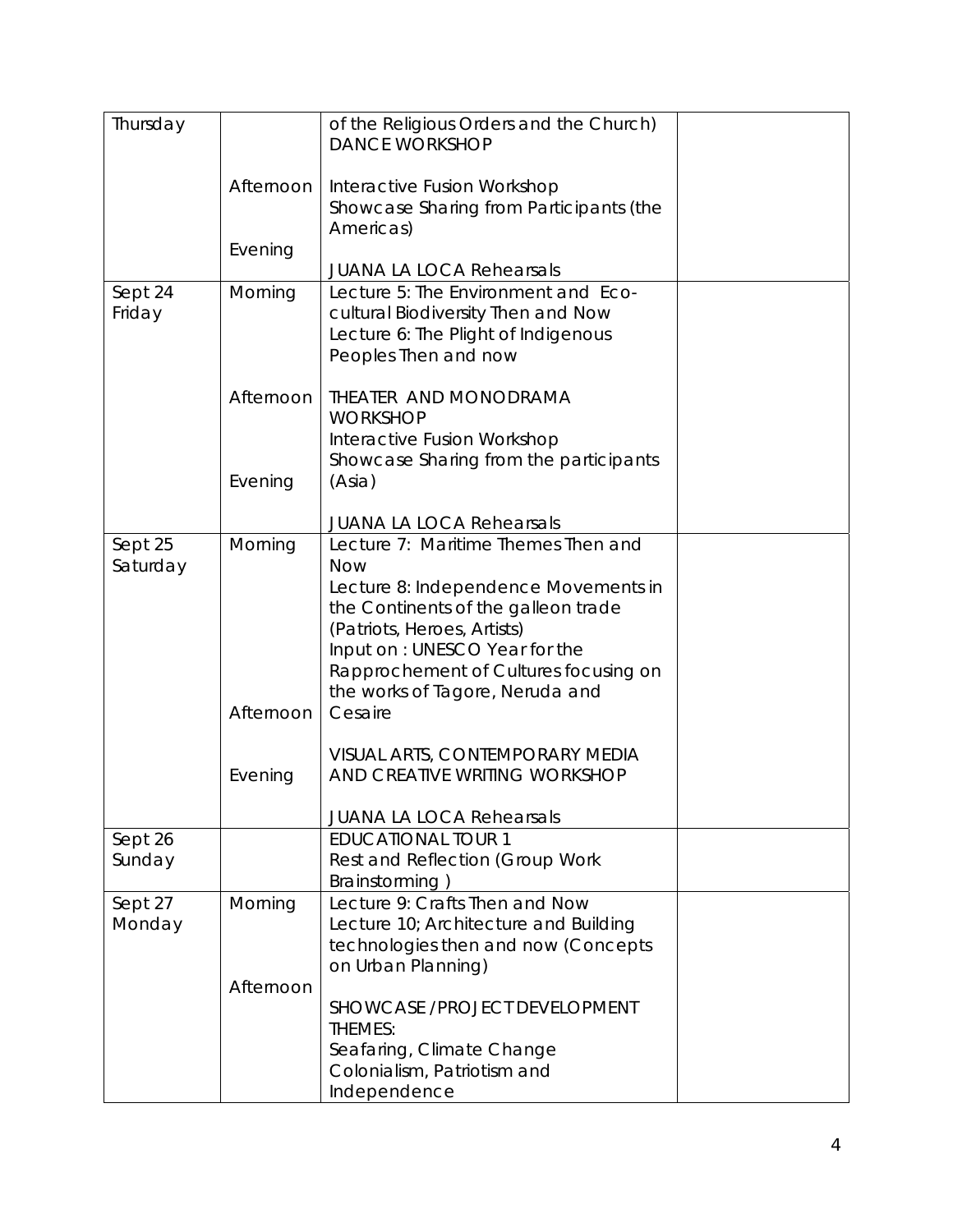|           |           | <b>Galleon Trade Characters</b>          |  |
|-----------|-----------|------------------------------------------|--|
|           |           | Rituals and Indigenous Peoples: Cultural |  |
|           |           | identity                                 |  |
|           |           | Love and Vision                          |  |
|           |           |                                          |  |
|           | Evening   | Globalization, Political Economy         |  |
|           |           | Religion and Spirituality                |  |
|           |           |                                          |  |
|           |           | Interactive Fusion Workshop              |  |
|           |           | <b>JUANA LA LOCA Rehearsals</b>          |  |
| Sept 28   | Morning   | <b>SHOWCASE DEVELOPMENT</b>              |  |
| Tuesday-  |           | Interactive Fusion Workshop              |  |
| Sept30    | Afternoon |                                          |  |
| Thursday  | Evening   | <b>JUANA LA LOCA Rehearsals</b>          |  |
|           |           |                                          |  |
| Oct 1     | Morning   | <b>ARTES TALLERES Rehearsals</b>         |  |
| Friday    | Afternoon |                                          |  |
|           | Evening   | <b>JUANA LA LOCA Rehearsals</b>          |  |
| Oct 2     |           | Rehearsals, Conceptualization and        |  |
| Saturday  |           | Laboratory of                            |  |
|           |           | DIA DEL GALEON FUSION COLLAGE FOR        |  |
|           |           | <b>CONFERENCE and REUNION</b>            |  |
|           |           | Rehearsals of JUANA LA LOCA              |  |
| Oct 3     |           |                                          |  |
|           |           | Rehearsals, Conceptualization and        |  |
| Sunday    |           | Laboratory of                            |  |
|           |           | DIA DEL GALEON FUSION COLLAGE FOR        |  |
|           |           | <b>CONFERENCE and REUNION</b>            |  |
|           |           | Rehearsals of JUANA LA LOCA              |  |
| Oct 4     |           | Rehearsals, Conceptualization and        |  |
| Monday    |           | Laboratory of                            |  |
|           |           | DIA DEL GALEON FUSION COLLAGE FOR        |  |
|           |           | <b>CONFERENCE and REUNION</b>            |  |
|           |           | Rehearsals of JUANA LA LOCA (TDR)        |  |
| Oct 5     |           | ARRIVAL OF ANDALUCIA GALLEON             |  |
| Tuesday   |           | <b>ARTES TALLERES PRESENTATIONS IN</b>   |  |
|           |           | <b>ANDALUCIA GALLEON and</b>             |  |
|           |           | <b>PACLAS CONFERENCE</b>                 |  |
|           |           |                                          |  |
|           |           | Rehearsals of JUANA LA LOCA (TDR)        |  |
| Oct 6     |           | ARTES TALLERES PRESENTATIONS IN          |  |
| Wednesday |           | ANDALUCIA GALLEON and                    |  |
|           |           | <b>PACLAS CONFERENCE</b>                 |  |
|           |           |                                          |  |
|           |           | PREMIERE SHOW JUANA LA LOCA              |  |
|           |           |                                          |  |
| October   |           | ARTES TALLERES PRESENTATIONS IN          |  |
| 7         |           | <b>ANDALUCIA GALLEON</b>                 |  |
|           |           | <b>Rehearsal for REUNION</b>             |  |
|           |           | PREMIERE SHOW JUANA LA LOCA              |  |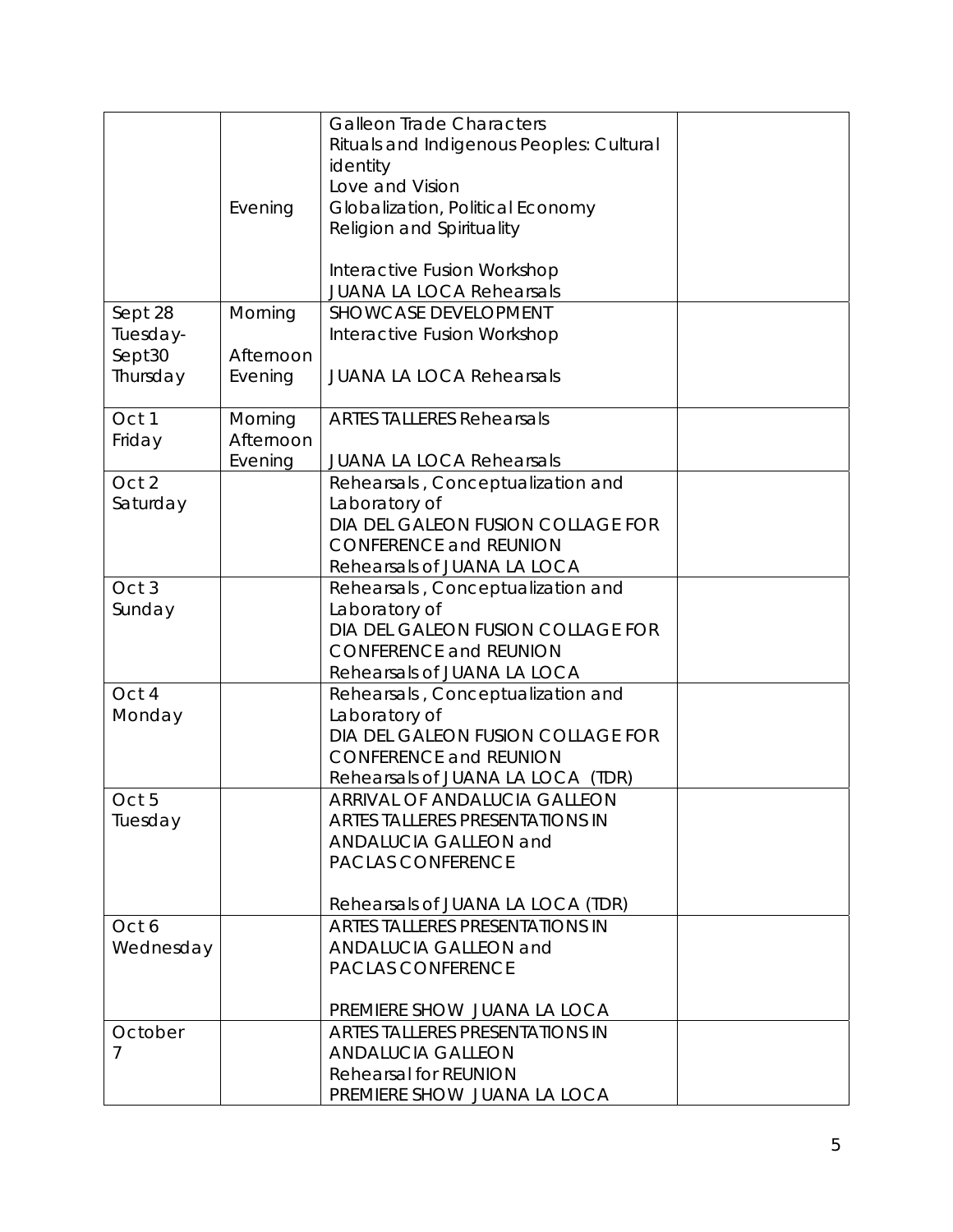| October 8  | <b>DIA DEL GALEON!</b><br><b>REUNION</b> |  |
|------------|------------------------------------------|--|
|            | PREMIERE SHOW JUANA LA LOCA              |  |
| October 8- | <b>Participation of ARTES TALLERES</b>   |  |
|            | participants in VIAJE DEL GALEON         |  |



**Connecting Continents** 

## **Project Title: VIAJE DEL GALEON**

Project Background:

The "Viaje del Galeon" is a commemorative activity in celebration of the "Dia del Galeon" in the Philippines. The activity reminds us of the important role of the Galleon not only as a link in the international trade but, also served as a cultural highway among peoples touched along the route. It was also through the Galleon that friendship and cooperation among continents and nations were established.

These significant roles of the Galleon makes it fitting to trace and celebrate its contributions to Philippine culture, history and, the developments of various Provinces, Cities and, Towns in the country through varied activities designed for young people who are the hope of the nation.

Project Description:

The celebration will be held on October  $8 - 11$ , 2010 with a cruise from Manila – Cebu – Manila. There will be lectures and activities in the boat about and related to the importance and contributions of the Galleon on the spiritual, cultural, and economic developments of the different islands in the Philippines. There will also be cultural performances in the places to be visited that portray the influences of the Galleon route in the island.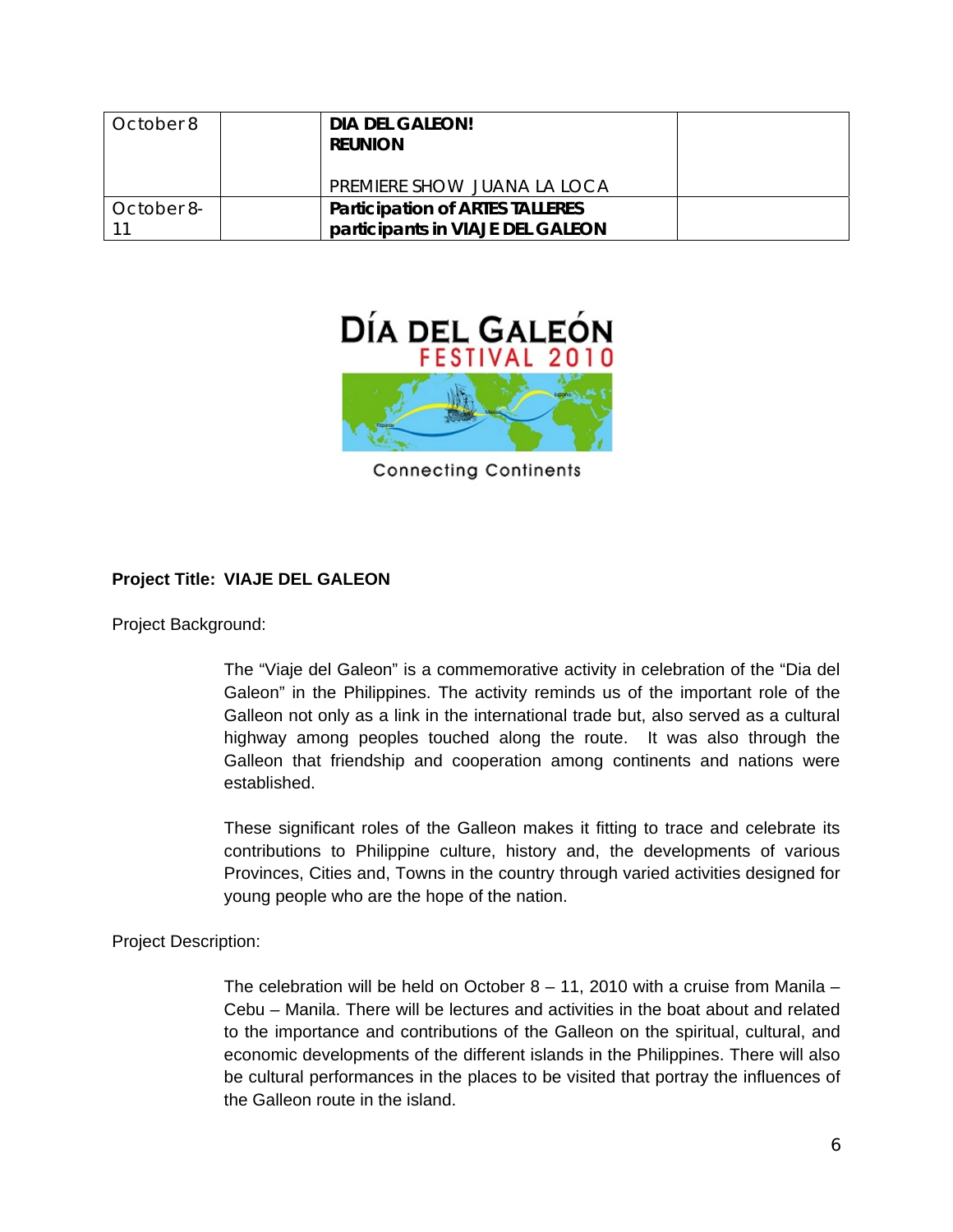#### Objectives:

- 1. To know the historical significance of the Galleon and its contributions to Philippines and to the world.
- 2. To develop and strengthen the youth's leadership values and capabilities for the betterment of the country.
- 3. To understand the importance of the country's cultural heritage and learn the mechanisms of protecting it for the future generations.
- 4. To appreciate the beauty of the environment and exercise stewardship.
- 5. To establish friendship among participating youth during the cruise.

Participants: Three Hundred (300) youth leaders from Luzon, Visayas, and Mindanao.

| <b>Project Duration:</b> | October $8 - 11$ , 2010 |
|--------------------------|-------------------------|
| Route:                   | Manila - Cebu - Manila  |
| Vessel:                  | Super Ferry 20          |

#### Proposed Activities:

| Date/Time              | <b>Activity</b>                                    | <b>Venue</b>           |
|------------------------|----------------------------------------------------|------------------------|
| Day 1 (October 8)      |                                                    |                        |
| 8:00AM                 | Registration                                       | <b>NCCA Lobby</b>      |
| 9:00                   | <b>Orientation/Groupings</b>                       | <b>NCCA Auditorium</b> |
| $10:00$ AM $- 2:00$ PM | Manila/Intramuros Heritage Tour (Lunch in between) |                        |
| 2:30 PM                | Assembly (in front of Manila Cathedral)            | Manila Cathedral       |
| $3:00 - 5:00$ PM       | Marian Procession to Super Ferry (Boarding)        | Eva Macapagal Pier     |
| 5:00                   | <b>Enthronement with Eucharistic Celebration</b>   | Super Ferry 20         |
| 6:00                   | <b>Dinner and Room Assignments</b>                 |                        |
| 8:00                   | Fellowship/Monodrama                               |                        |
|                        |                                                    |                        |
| Day 2 (October 9)      |                                                    |                        |
| 6:00 AM                | Wake-up call                                       |                        |
| 7:00                   | <b>Breakfast</b>                                   |                        |
| 9:00                   | <b>Eucharistic Celebration</b>                     |                        |
| 10:00                  | <b>Welcome Ceremony and Opening of Exhibit</b>     |                        |
| 11:00                  | <b>LUNCH</b>                                       |                        |
| 1:00PM                 | <b>Lecture and Group Dynamics</b>                  |                        |
| 3:00                   | <b>Off Board Preparations</b>                      |                        |
| 4:00                   | Assembly/Orientation                               |                        |
| 5:00                   | Off Board                                          |                        |
| 7:00                   | <b>DINNER</b>                                      | Casa Gorordo           |
| 8:00                   | Gabii sa Kapilin (Night Heritage Tour)             | Cebu City              |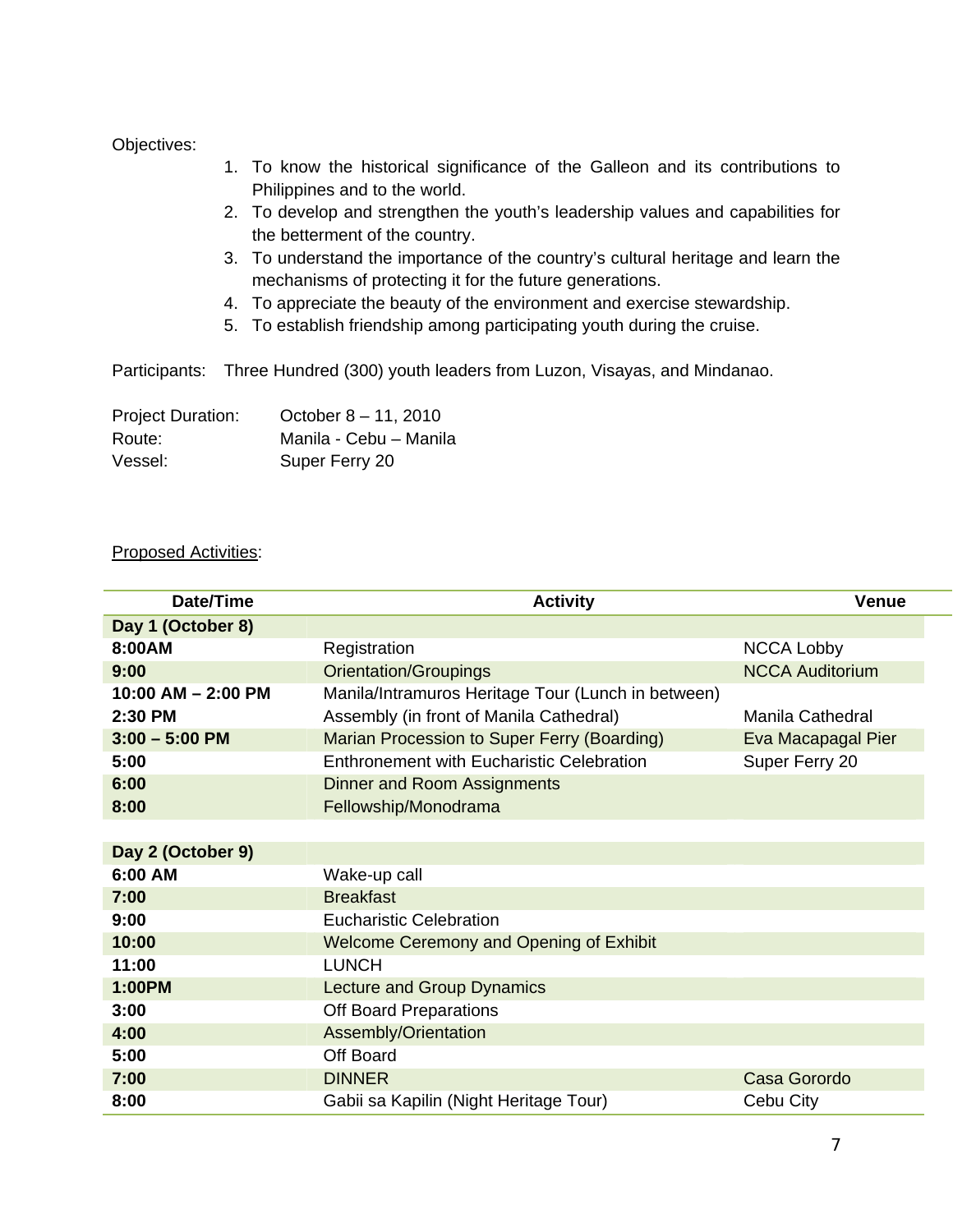| 10:00PM            | Check-in / REST                                | Eco-tech, Lahug        |
|--------------------|------------------------------------------------|------------------------|
|                    |                                                |                        |
| Day 3 (October 10) |                                                |                        |
| 6:00 AM            | Wake up Call                                   |                        |
| 7:00               | <b>Breakfast and Pack-up</b>                   | Eco-tech, Lahug        |
| 8:00               | Departure to Basilica del Sto. Niño            |                        |
| 10:00              | <b>MASS</b>                                    | Basilica del Sto. Nino |
| 12:00 NN           | Lunch                                          | Basilica del Sto. Nino |
| 1:30 PM            | Lecturette                                     | <b>Pilgrim Center</b>  |
| 2:00               | <b>City Tour</b>                               |                        |
| 4:30               | Assembly                                       | <b>Cebu Port</b>       |
| 5:00               | Boarding                                       | Super Ferry 20         |
| 7:00               | <b>Dinner</b>                                  |                        |
| 8:00               | Free Night                                     |                        |
|                    |                                                |                        |
| Day 4 (October 11) |                                                |                        |
| 6:00 AM            | <b>Wake-up Call</b>                            |                        |
| 7:00               | <b>Breakfast</b>                               |                        |
| 9:00               | <b>Processing/Journal Writing</b>              |                        |
| 11:00              | <b>Eucharistic Celebration</b>                 |                        |
| 12:00              | Lunch                                          |                        |
| 2:00 PM            | Closing Ceremony and Awarding for the National |                        |
|                    | Competition                                    |                        |
| 3:00               | Pack up                                        |                        |
| 4:00               | <b>Assembly and Reminders</b>                  |                        |
| 5:00               | Off Board (Arrival in Manila)                  |                        |
|                    | <b>Home Sweet Home</b>                         |                        |

### **Guidelines for participants**

- 1. Participants below 18 years old should be accompanied by a youth animator/in-charge from the institution.
- 2. Participants should bring light and comfortable clothing since the there will be a lot of traveling activities.
- 3. Smoking, drinking liquor, and/or use of prohibited drugs are absolutely not allowed during the cruise and camp.
- 4. Participants are not allowed to visit relatives and/or friends in Cebu. They are also not allowed to stay in Cebu after the cruise and camp.
- 5. Participants are expected to gather at the National Commission for Culture and the Arts (NCCA) Lobby, Intramuros, Manila at 8:00 AM on October 8, 2010.
- 6. Transportation expenses of participants from any point of Luzon to Manila will not be shouldered by the organizing committee. Pick-up place of participants on October 11, 2011 (arrival from Cebu) will be at the Eva Macapagal Pier (Super Ferry Pier).
- 7. Participants who have maintenance medicines should make sure to bring them for safety and health purposes.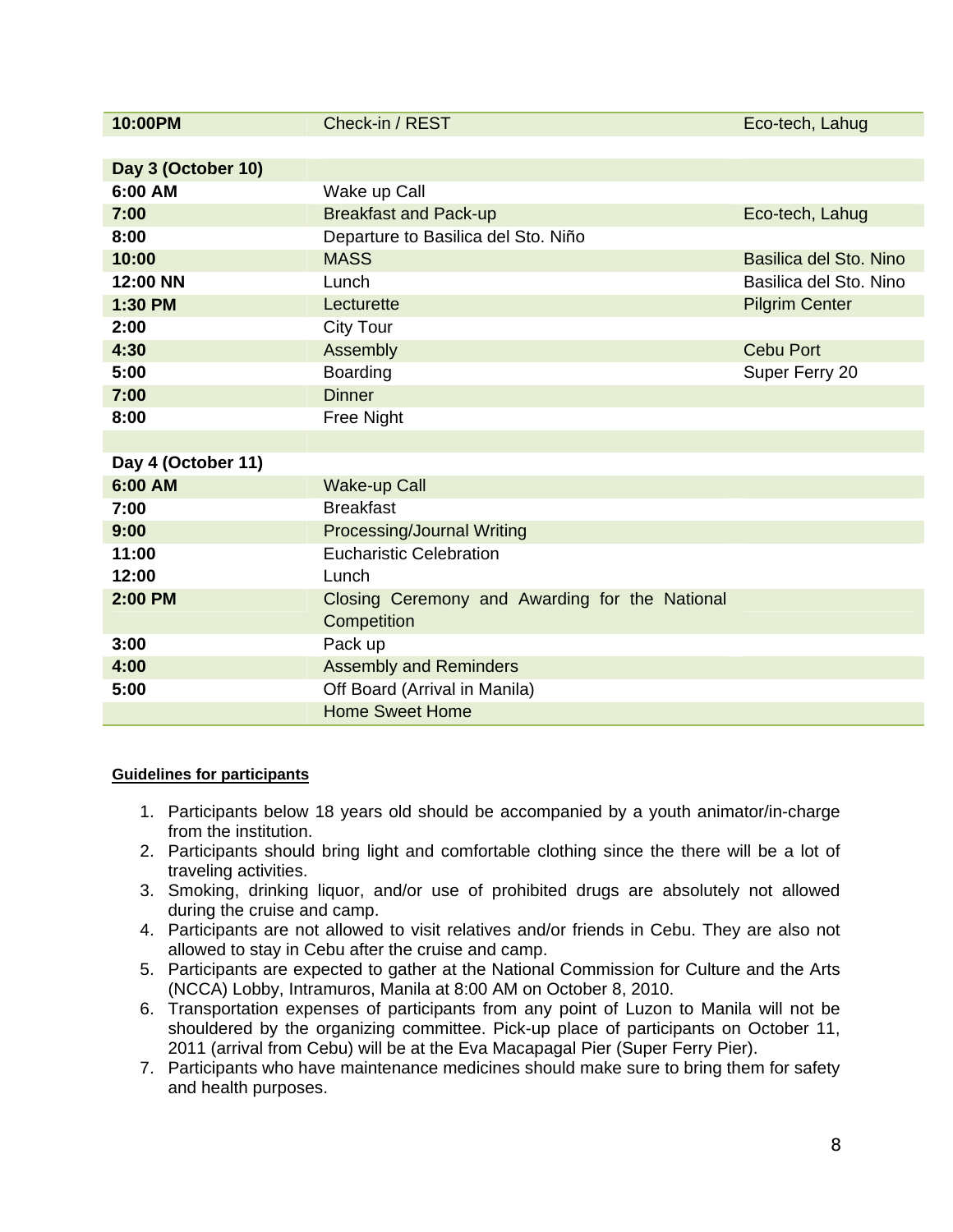- 8. Please inform the committee, upon sending the registration form, if some participants have food allergies.
- 9. Accommodation of participants in Cebu will be dormitory type and the boat accommodation is the tourist type of Super Ferry 20.
- 10. Participants are expected to abide by the guidelines of the committee to avoid forfeiture of their participation in the cruise and camp.

## COMMEMORATIVE EVENTS **Día del Galeón Oratorical Contest**

## **Rationale**

This is part of the commemorative events on October 8, 2010, on the Día del Galeón, in celebration of 2010 as the "International Year for the Rapprochement of Cultures" under the auspices of UNESCO.

## **Mechanics**

1. Theme: It should be consistent with the objectives of the Día del Galeón celebration.

2. Contestants: Tertiary-Level students in the Philippines.

3. Entries: a. There will be two (2) phases in the qualification of entries: Phase 1 – submission of written speeches (English) and Phase 2 – oral presentation (English).

b. Written speeches must be typed (Times Roman, 12, regular) in a short bond paper (81/2`` X 11``), double space, with one-inch margin on all sides. Each speech must not exceed four (4) pages in length.

c. The speech must be submitted to the Contest Secretariat in six (6) copies on or before September 1, 2010. If sent through ordinary mail, it should be post-marked not later than August 22, 2010.

d. The speeches will be evaluated in terms of its content by a Board of Jurors during Phase 1 of the qualification stage. Only the top three (3) of the contestant will be asked to present orally during Phase 2 of the judging.

4. Criteria for Judging:

a. Content 40%

b. Rhetoric 30%

c. Oral Presentation 30%\_ Total 100%

# **Board of Jurors**

The Board of Jurors will be composed of authorities from the Academe and other government agencies involved with education, culture, and the arts.

The decision of the Board of Jurors will be final and non-appealable.

### **Prizes**

The top three (3) will be awarded with a commemorative trophy designed by Brass Sculptor Ferdie Cacnio, a Certificate of Recognition for the Coach-Teacher, a Presidential Trophy for the University and cash prizes, as follows:

· First Prize P 10, 000.00

· Second Prize P 7, 500.00

· Third Prize P 5, 000.00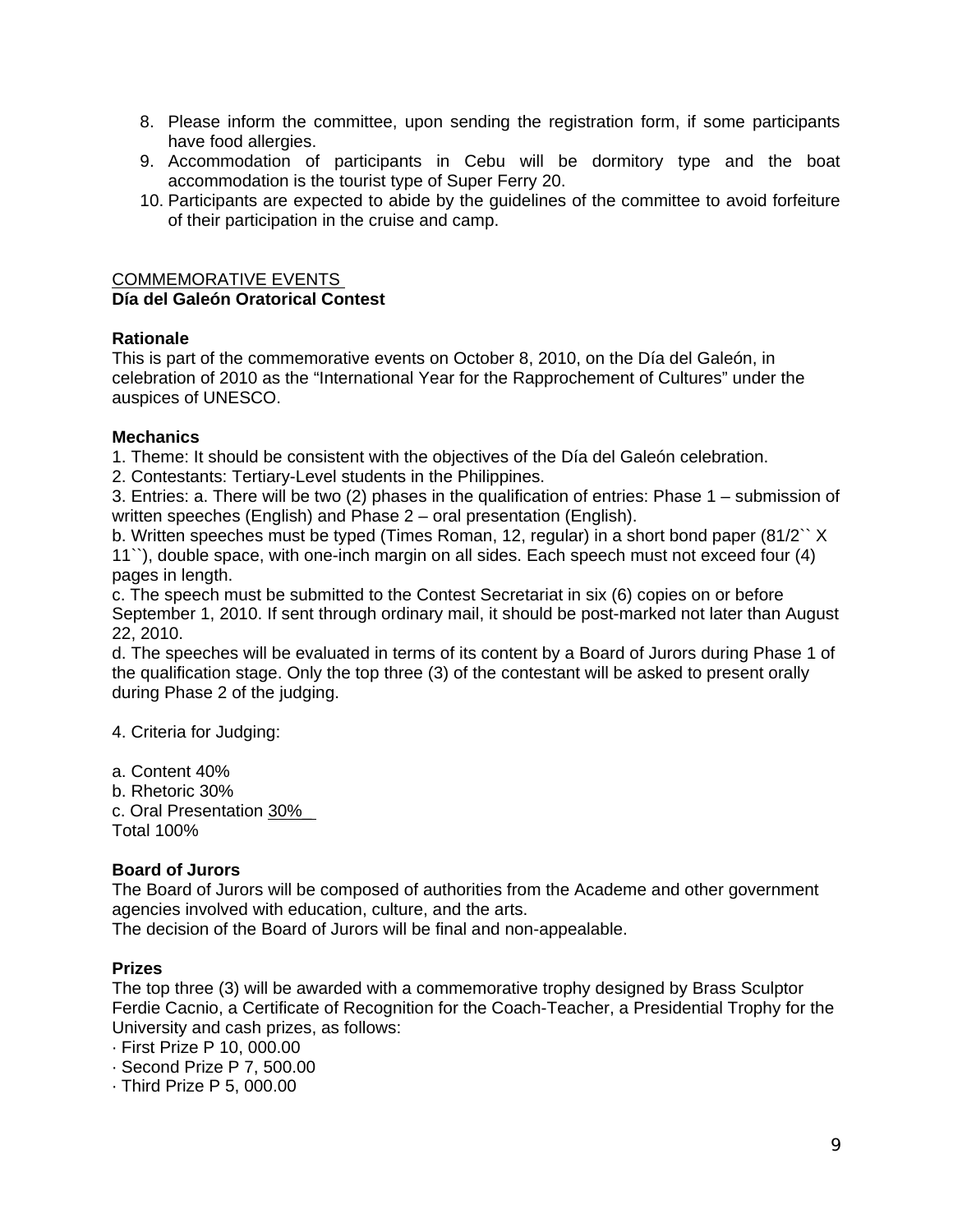All the three (3) winners will be joining the "Viaje" activity with all expenses paid by the Commemorative Committee.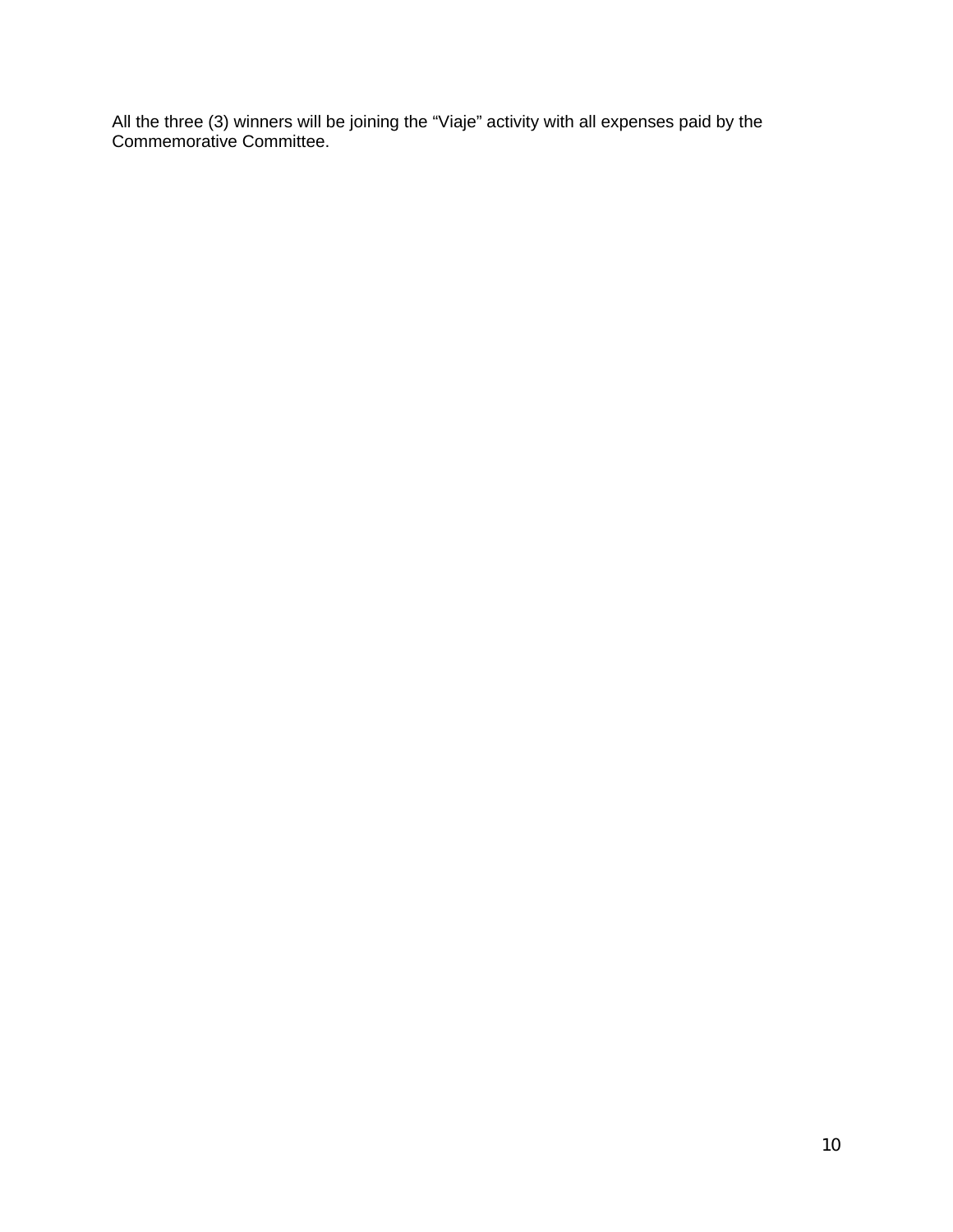## **Día del Galeón Declamation Contest in Spanish Language**

#### **Rationale**

Spanish is spoken throughout the world as a global language and is one of the United Nations' official languages. More than 500 million people and an entire regional block speak Spanish because of a common colonial experience serving as an economic-political force for negotiations of their concerns.

In celebration of 2010 as the International Year with the triple United Nations concerns on Biodiversity, Seafaring, and Rapprochement of Cultures under the auspices of UNESCO, the Philippines will commemorate on October 8, 2010, the Día del Galeón as part of a common colonial experience of the Philippines and Latin America. To provide prominence to the great contribution of Spain to the development of the modern Filipino culture, it is only fitting that the youth be accorded opportunities to appreciate the Spanish culture, particularly its picturesque language. With this backdrop, it will be momentous that a declamation contest be held highlighting the Spanish language during the celebration of Día del Galeón.

#### **Mechanics**

1. Contestants: Open to all high school students in the Philippines

2. Contest piece: The National Commission for Culture and Arts shall send by mail, e-mail, or whatever fastest means the contest piece for this declamation contest to those contestants who shall send in their application forms on or before the set deadline. The contest piece shall be a historical poem written in Spanish, to be chosen by Instituto Cervantes

3. Entries:

a. Contestants in this category shall be nominated by accredited schools in the Philippines that are offering secondary education.

b. The names of the contestants must be submitted on or before August 15, 2010, through a formal letter addressed to the Contest Secretariat, care of the Office of the Executive Director, National Commission for Culture and the Arts, Intramuros, Manila.

c. The contestants shall be informed as to when and where the regional qualifying round will be held, divided in Luzon, Visayas and Mindanao.

d. Only one winner per region will we asked for the National Competition in Manila.

4. Criteria for Judging:

a. Diction and voice quality 40 %

b. Stage presence and audience impact 40 %

c. Costume 20 %

Total 100 %

### **Board of Jurors**

The Board of Jurors will be composed of authorities from the Academe and other government agencies involved with education, culture, and the arts.

The decision of the Board of Jurors will be final and non-appealable.

#### **Prizes**

The top three (3) will be awarded with a commemorative trophy designed by Brass Sculptor Ferdie Cacnio, a Certificate of Recognition for the Coach-Teacher, a Presidential Trophy for the University and cash prizes, as follows:

· First Prize P 10, 000.00

· Second Prize P 7, 500.00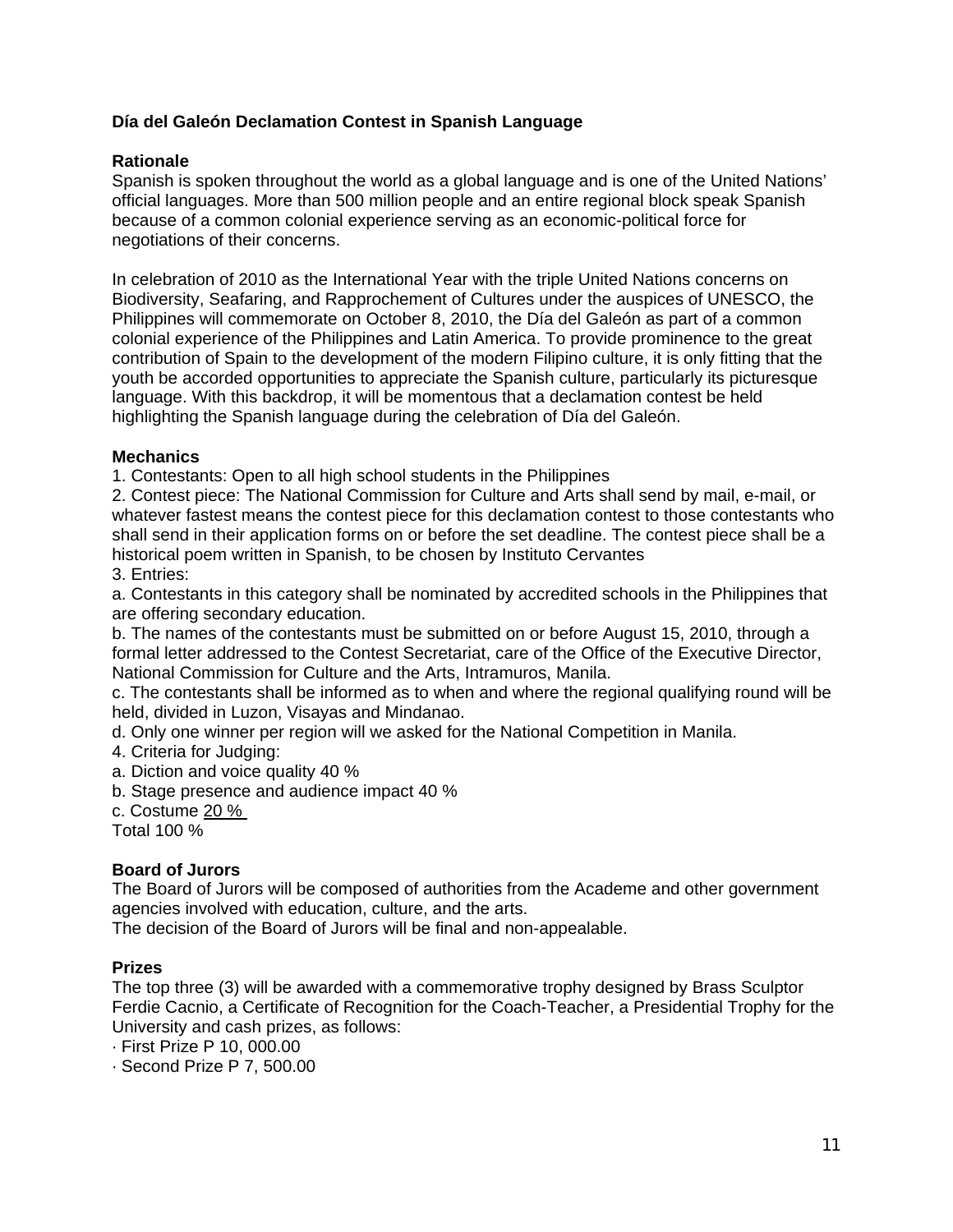· Third Prize P 5, 000.00 All the three (3) winners will be joining the "Viaje" activity with all expenses paid by the Commemorative Committee.

#### **Día del Galeón Essay Writing Contest**

#### **Rationale**

Consistent with the declaration of 2010 as the International Year for Biodiversity, the Rapprochement of Cultures, and Seafaring, Día del Galeón, a unanimously approved UNESCO General Conference Resolution, will be commemorated in the Philippines on October 8, 2010.

The event will highlight the historical trade between Manila, Philippines, and Acapulco, Mexico, during the Spanish era in the country that paved the way for the tri-continental interactions among Europe, the Americas, and Asia. In later years, the trade route extended up to the shores of Africa.

The Galleon Trade also served as a means for the cultural highway among the peoples touched along the route. Although this was initiated by Spain, the Philippines functioned as a very important link in the trade route. October 8 is the day Fray Urdaneta, in his ship, from Cebu arrived in Acapulco.

This significant role therefore makes it only fitting that the Philippines holds events that will reemphasize appreciation among Filipinos, particularly the youth who have grown unaware of this historical gem, the galleons historically as a precursor of globalization.

To rekindle the interest of the youth, it is hereby proposed that an essay/poetry writing contest be held among secondary school students, the winners of which will be honored in a fitting ceremony on October 8, 2010.

### **Theme**

The theme of the essay in English must highlight the contribution of the PhilippineMexican Galleon Trade in the 16th18th Centuries for the development of the heritage and cultures of the two countries.

### **Categories**

There will be two categories in the contest: (1) English Essay, (2) Filipino Essay

#### **Who can join?**

Students of secondary public schools in the Philippines, including those under the Alternative Learning Systems (ALS), are qualified to join the contest.

### **Entries**

1. All entries must be submitted typewritten (Times Roman, 12, regular) in short bond paper (8  $\frac{1}{2}$ " X 11"), double space, with a one-inch margin on all sides.

2. Each entry must not exceed four (4) pages and be submitted in six (6) copies.

3. The entry must bear only the penname of the author. The penname, real name, mailing address, contact number, and signature of the author must be written in a piece of paper. The piece of paper must be sealed in a short letter envelop outside of which will be written the penname of the author. The letter envelop containing the real name of the author must be stapled on the first copy of the entry.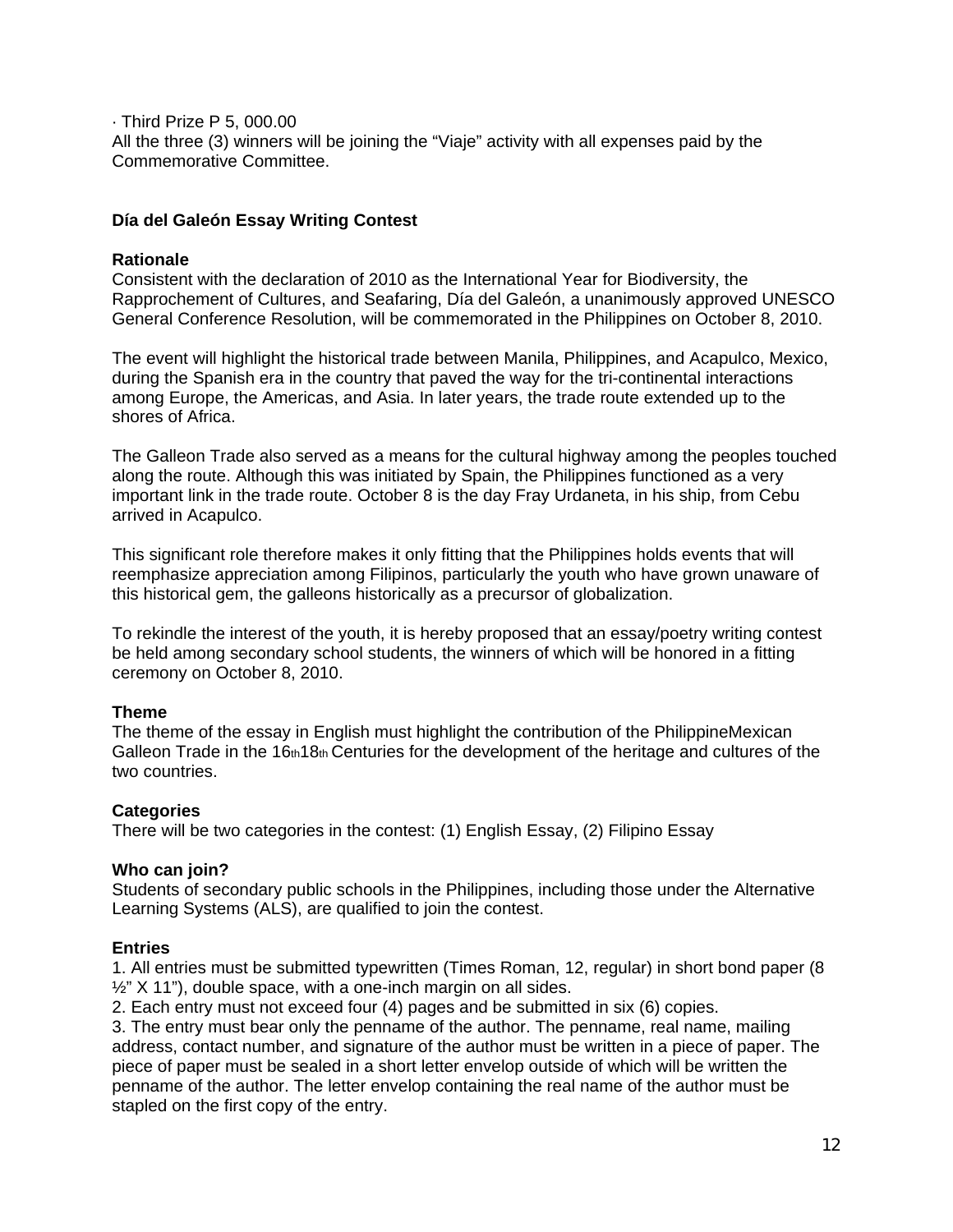4. All entries must be received by the Contest Secretariat (National Commission for Culture and the Arts) or by designated receiving offices on or before September 1, 2010. If sent by regular mail through the Philippine Postal Corporation, the entry must be post-marked not later than August 22, 2010.

### **Criteria for Judging**

The following shall be the criteria for judging:

- · Content 40 %
- · Rhetoric 30 %
- · Universal impact 20 %